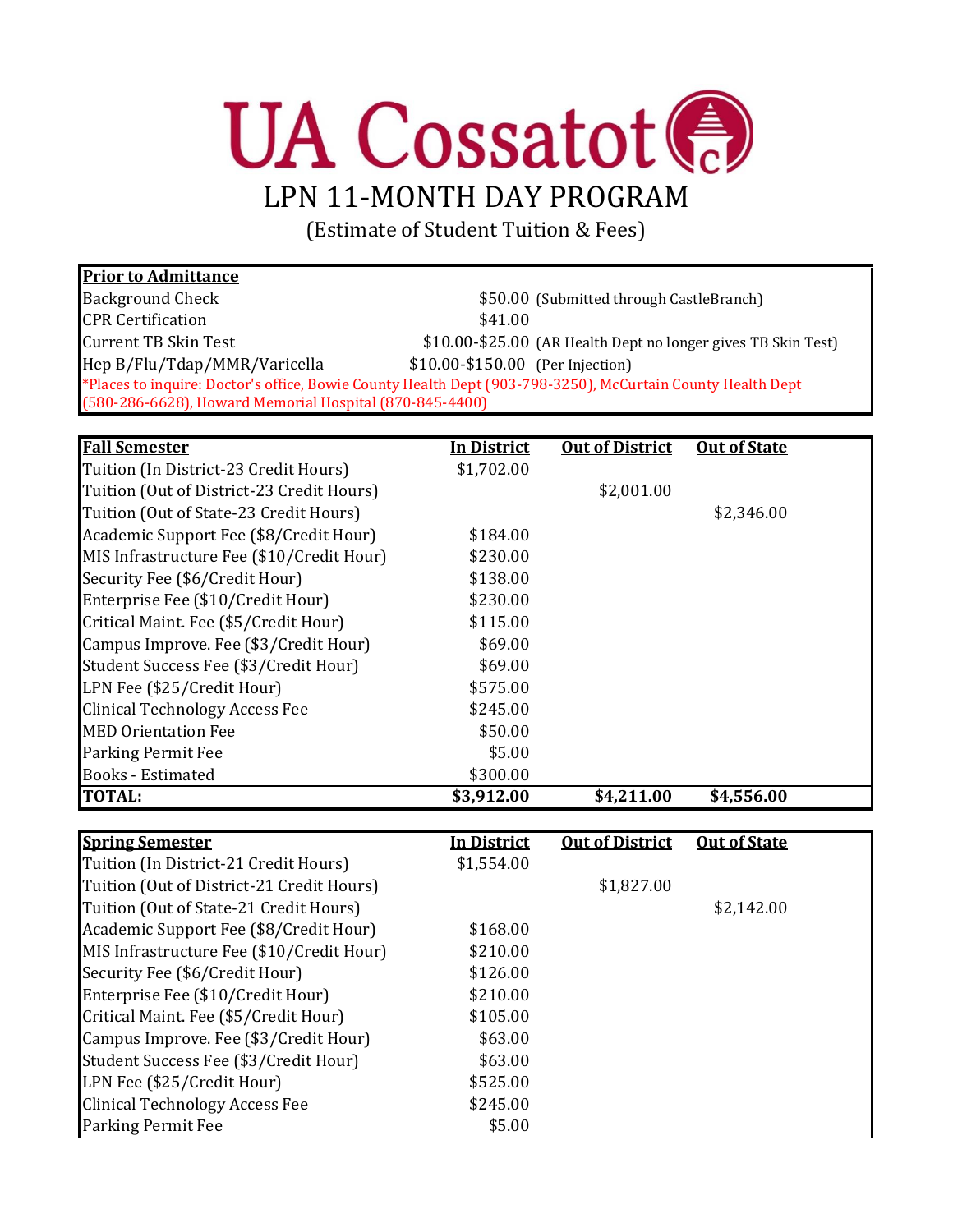| <b>TOTAL:</b>                             | \$3,274.00    | \$3,547.00             | \$3,862.00          |  |
|-------------------------------------------|---------------|------------------------|---------------------|--|
|                                           |               |                        |                     |  |
| <b>Summer Semester</b>                    | In District   | <b>Out of District</b> | <b>Out of State</b> |  |
| Tuition (In District-7 Credit Hours)      | \$518.00      |                        |                     |  |
| Tuition (Out of District-7 Credit Hours)  |               | \$609.00               |                     |  |
| Tuition (Out of State-7 Credit Hours)     |               |                        | \$714.00            |  |
| Academic Support Fee (\$8/Credit Hour)    | \$56.00       |                        |                     |  |
| MIS Infrastructure Fee (\$10/Credit Hour) | \$70.00       |                        |                     |  |
| Security Fee (\$6/Credit Hour)            | \$42.00       |                        |                     |  |
| Enterprise Fee (\$10/Credit Hour)         | \$70.00       |                        |                     |  |
| Critical Maint. Fee (\$5/Credit Hour)     | \$35.00       |                        |                     |  |
| Campus Improve. Fee (\$3/Credit Hour)     | \$21.00       |                        |                     |  |
| Student Success Fee (\$3/Credit Hour)     | \$21.00       |                        |                     |  |
| LPN Fee (\$25/Credit Hour)                | \$175.00      |                        |                     |  |
| <b>Clinical Technology Access Fee</b>     | \$245.00      |                        |                     |  |
| Parking Permit Fee                        | \$5.00        |                        |                     |  |
| <b>TOTAL:</b>                             | \$1,258.00    | \$1,349.00             | \$1,454.00          |  |
| <b>TOTAL ESTIMATED COST:</b>              | \$8,444.00    | \$9,107.00             | \$9,872.00          |  |
|                                           | (In District) | (Out of District)      | (Out of State)      |  |

## Other Estimated Expenses

(Miscellaneous Cost Not Covered in Tuition & Fees)

| <b>Fall Semester</b>                                              |          |  |
|-------------------------------------------------------------------|----------|--|
| UA Cossatot Student Logo Shirt                                    | \$25.00  |  |
| Uniforms (Minimum 2 tops/bottoms/jackets, although 3 recommended) | \$150.00 |  |
| Shoes                                                             | \$60.00  |  |
| Pen Light                                                         | \$8.00   |  |
| <b>Scissors</b>                                                   | \$10.00  |  |
| <b>UA Cossatot Patches</b>                                        | \$12.00  |  |
| Watch                                                             | \$25.00  |  |
| Stethoscope                                                       | \$100.00 |  |
| Workshops                                                         | \$45.00  |  |
| <b>ALPNA Dues</b>                                                 | \$15.00  |  |
| <b>TOTAL:</b>                                                     | \$450.00 |  |
|                                                                   |          |  |
| <b>Spring Semester</b>                                            |          |  |
| AR Licensure, Background Check (State/FBI), & Temporary Licensure | \$170.00 |  |
| Nursing Pin & Lamp                                                | \$58.00  |  |
| Workshops                                                         | \$30.00  |  |
| <b>TOTAL:</b>                                                     | \$258.00 |  |
|                                                                   |          |  |

| <b>Summer Semester</b> |          |
|------------------------|----------|
| <b>NCLEX Fee</b>       | \$200.00 |
| <b>Pinning Uniform</b> | \$50.00  |